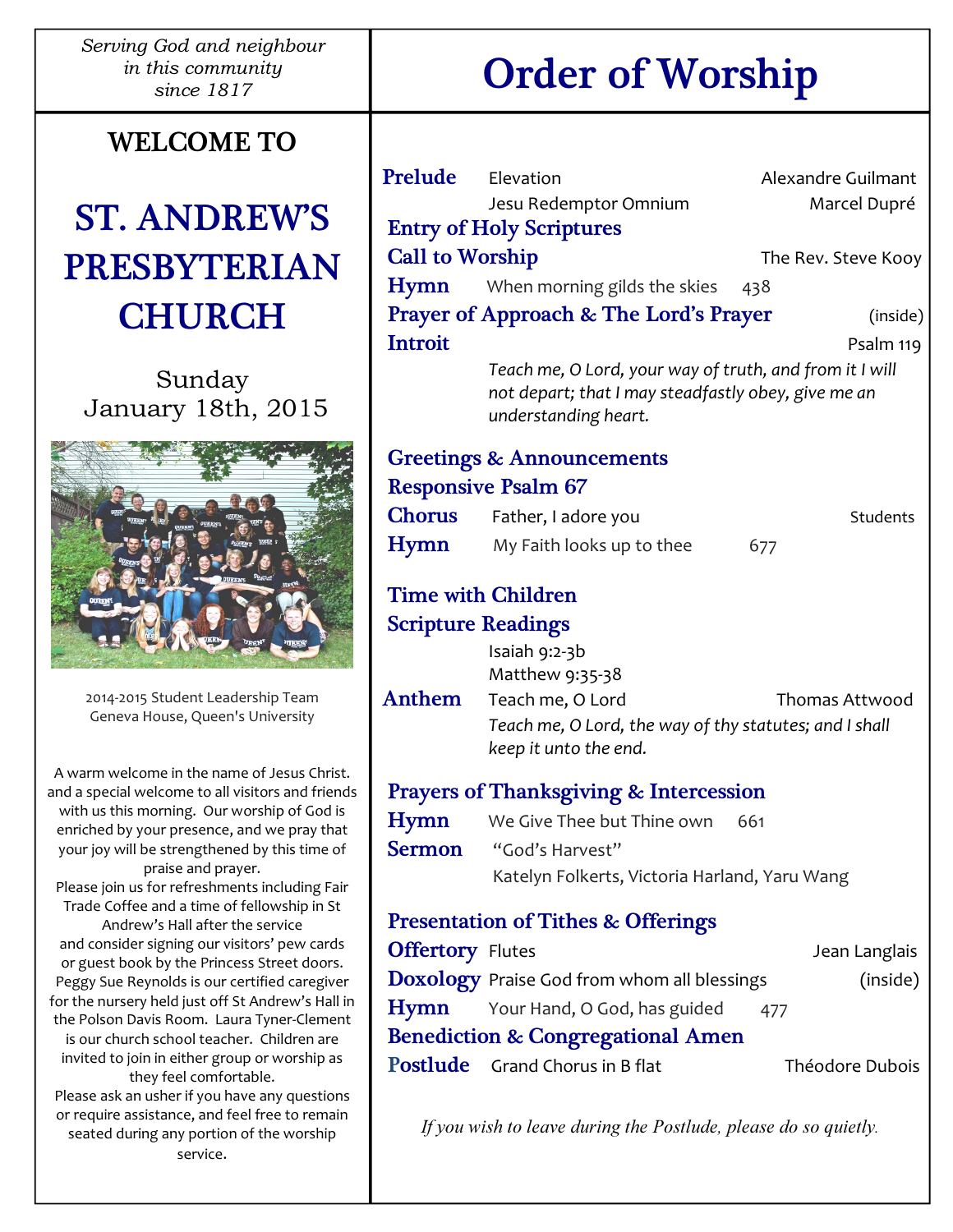#### The Lord's Prayer

Our Father who art in heaven, hallowed be thy name. Thy kingdom come, thy will be done, on earth, as it is in heaven. Give us this day our daily bread, and forgive us our debts, as we forgive our debtors. And lead us not into temptation, but deliver us from evil. For thine is the kingdom, the power, and the glory, forever. Amen

#### Responsive Psalm 67

May God be gracious to us and bless us and make his face to shine upon us, that your way may be known upon earth, your saving power among all nations. Let the peoples praise you, O God; let all the peoples praise you.

Let the nations be glad and sing for joy, for you judge the peoples with equity and guide the nations upon earth. Let the peoples praise you, O God; let all the peoples praise you.

The earth has yielded its increase; God, our God, has blessed us. May God continue to bless us; let all the ends of the earth revere him.

#### Scripture Readings

#### Isaiah 9:2-3b

The people who walked in darkness have seen a great light; those who lived in a land of deep darkness on them light has shined. You have multiplied the nation, you have increased its joy; they rejoice before you as with joy at the harvest, as people exult when dividing plunder.

#### Matthew 9:35-38

Then Jesus went about all the cities and villages, teaching in their synagogues, and proclaiming the good news of the kingdom, and curing every disease and every sickness. When he saw the crowds, he had compassion for them, because they were harassed and helpless, like sheep without a shepherd. Then he said to his disciples, 'The harvest is plentiful, but the labourers are few; therefore ask the Lord of the harvest to send out labourers into his harvest.'

#### Doxology

Praise God, from whom all blessings flow; Praise God, all creatures here below; Praise God above, ye heavenly host; Praise Father, Son, and Holy Ghost. Amen.

#### Notes from the Director of Music

Today's music has to do with teaching and learning. I come from a family of teachers, but I myself, preferred not to go into teaching as a full-time profession. Instead, I chose a career where one can never stop learning. The piano is a complex instrument and one can spend a lifetime understanding it and learning how to service it. After 40 years as a piano technician I like to think that I am still getting better at it. Similarly with one's faith; we need to continue questioning, learning and sometimes teaching about our faith throughout our lives. We never have all the answers, but throughout this process of questioning and learning, our lives can only get richer. The Introit is a couple of verses from the paraphrase of Psalm 119 which is found in our Book of Praise #80. The Psalmist is asking God to help us become better persons: God teaches and hopefully we learn. The tune to go with the Psalm, goes back to the  $16<sup>th</sup>$ century. It was written by Johann Schein who was the predecessor of J.S. Bach in Leipzig. A century later, Bach arranged the harmony for this tune and two centuries after that, John Wilson wrote the descant. The Anthem, by Thomas Attwood (1765-1838) is based on this same Psalm.

 The organ music centres in on one of the most famous music schools, the Paris Conservatory. One of my organ teachers and one of my theory teachers studied there.

The first Prelude was written by Alexandre Guilmant (1837-1911) who was a principal and teacher at the Paris Conservatory in the late 1800's. The second Prelude was written by one of his pupils, Marcel Dupré (1886-1971). This piece is based on an old Christmas hymn tune. This is my last Christmas leftover.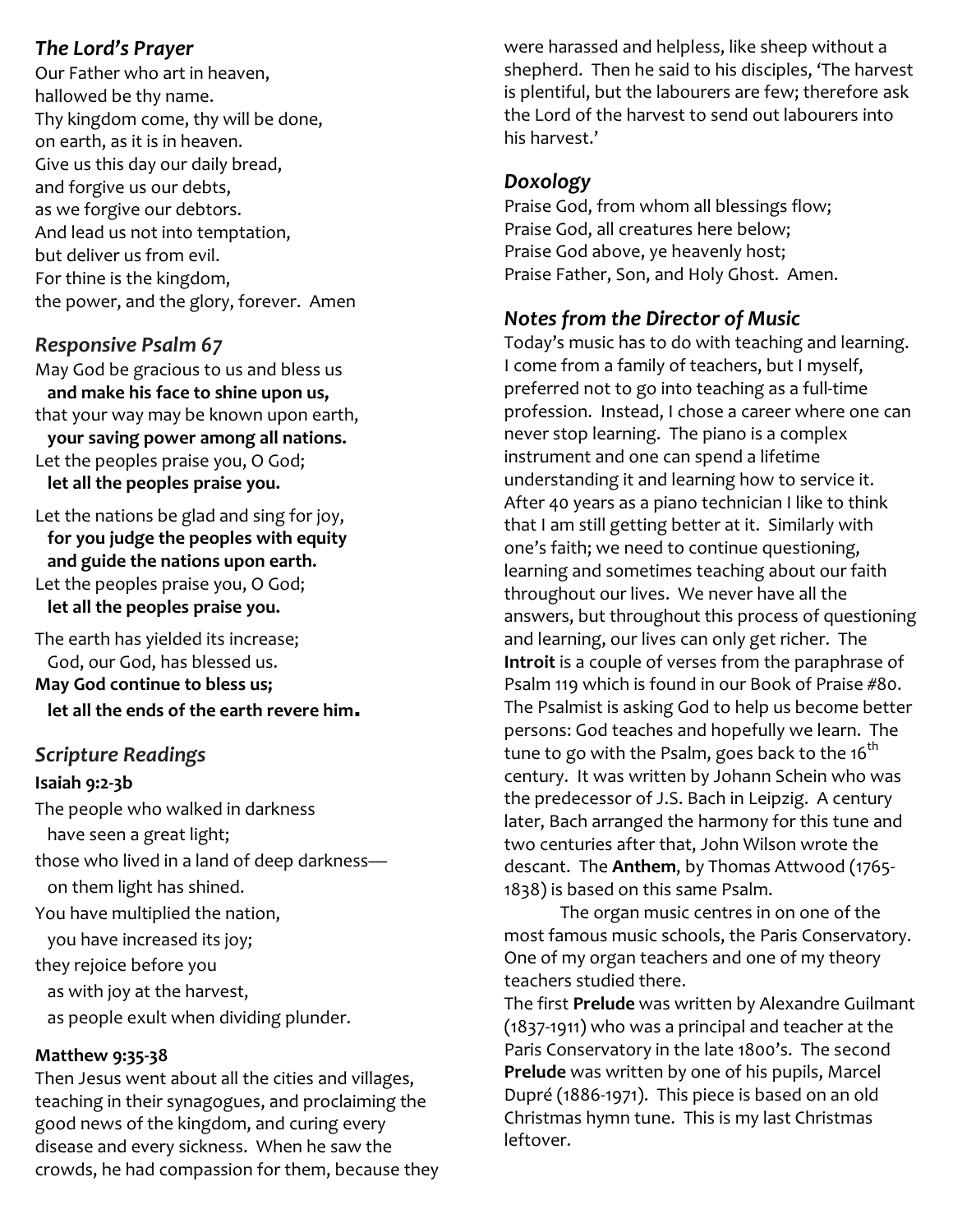The Offertory was written by an organ student of Duprè whose name was Jean Langlais (1907-1991). This piece explores the tonalities of flute stops on the three divisions of the organ, and although his music certainly does sound modern, there is a nice approachable tenderness about it.

 Another famous director of the Paris Conservatory, who was also a teacher and organist, was Théodore Dubois (1837 -1924). His "Grand Chorus in B flat," heard in the Postlude is "grand" indeed and uses the full resources of the organ, which by the time of Dubois was a large and magnificent instrument in France. All of the composers mentioned, in addition to being teachers and performers, held prestigious posts in some of the great cathedrals in Paris. I have found their writing a great inspiration as I continue to learn from their mastery of the instrument. And of course, I remain grateful to all of my teachers.

#### Prayer

#### A Prayer Before Worship

God our maker, we are grateful that you created us free and curious persons, inhabitants of this beautiful earth. You have revealed your love for us by giving us both the capacity to make choices and the ability to heed your guidance. We are students in your world, O God, and as we pass through the years, help us to remain eager learners of your ways. With the Bible as an open book in our hands, may our minds open as well.

With Jesus as teacher and example, may our hearts enlarge in discipleship.

With your Spirit as inspiration, may our wisdom increase.

Fill this time of worship with your presence. In the name of Jesus Christ we pray. Amen. Glen E. Rainsley. Hear Our Prayer.

#### Today…

This morning we welcome members of the Geneva House community at Queen's, including staff members the Rev. Steven Kooy and Mimi Haws. Further information about the ministry of Geneva House, and our support, can be found on an insert in this morning's bulletin.

Steve Kooy is the Christian Reformed campus minister at Queen's University, and he has served there for over 8 years. His ministry is called Geneva House, and it is a unique, home like setting on campus where Christians and non-Christians are

experiencing Christ through community. Steve's focus is discipleship, his dream is to see the campus fully transformed in Christ, and his passion is investing in the lives of students and staff. Before entering the exciting world of campus ministry, Steve served for 10 years as a youth pastor in a Christian Reformed Church. He is married to Julia who ministers with him on campus, and he has 2 daughters – Megan (10) and Isabella (8).

All are invited to join in a congregational pot-luck after the service in St. Andrew's Hall. It is a great opportunity to meet others and grow in Christian fellowship. If you have not been able to bring something, don't hesitate - we consider your company your contribution!

#### This Week…

#### New Year's Resolution

I resolve to walk closer with God by reading His Word regularly. Need help? See Scripture Union Bible aids on table in St. Andrew's Hall. Note that there are regular and advanced study guides, and that new subscribers are offered 50% off for a trial year (only \$20). More info? contact Audrie Cossar (613-546-6790 See www.scriptureunion.ca

#### Women's Missionary Society

The WMS will meet on tomorrow, January 19th, in St. Andrew's Hall at 1:30pm. It will include our annual business meeting, and all members are urged to be present to hear the annual reports and plans for the year ahead. Newcomers would be welcome to join us in supporting the mission of the church.

#### Together Towards Life:

#### Mission and Evangelism in Changing Landscapes Saturday, January 24, 1:30 – 3:30 p.m.

This is a recent study from the global church, examining the contemporary contexts for living and sharing the Christian faith. The General Assembly has recommended that Sessions and congregations discuss the study. The Elders of St. Andrew's invite you to pick up a copy of the study, and the PCC study guide, and join in a time of reflection led by our minister.

#### Also...

#### Soul Food

This initiative of Queen's University students brings surplus campus cafeteria food to various shelters around Kingston. They are in need of individuals to